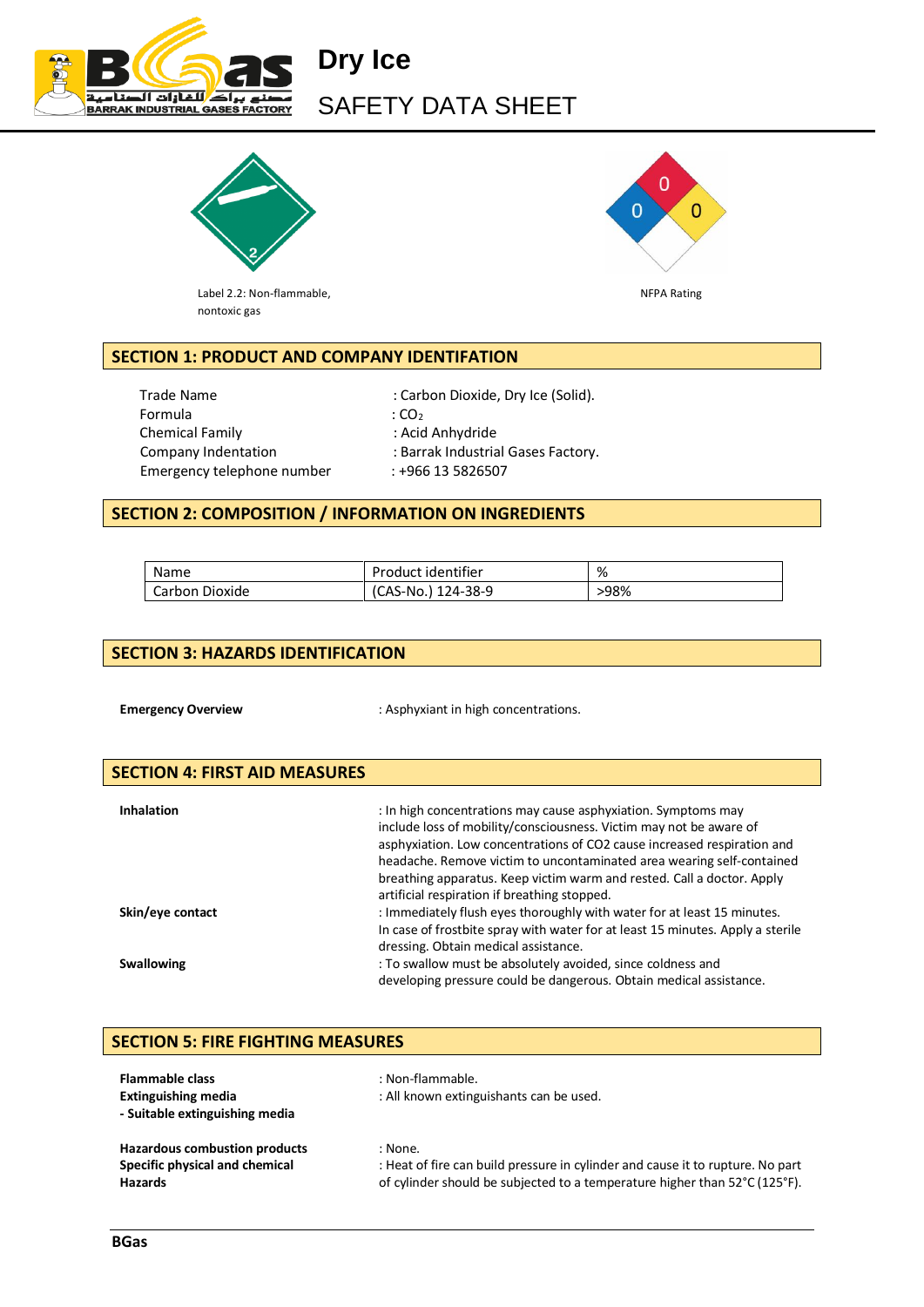

**Dry Ice** SAFETY DATA SHEET

# **SECTION 5: FIRE FIGHTING MEASURES (Continued)**

| <b>Specific methods</b>              | : If possible, stop flow of product. Evacuate all personnel from danger<br>area. Immediately deluge cylinders with water from maximum distance<br>until cool; then move them away from fire area if without risk. Self-<br>contained breathing apparatus may be required by rescue workers. |
|--------------------------------------|---------------------------------------------------------------------------------------------------------------------------------------------------------------------------------------------------------------------------------------------------------------------------------------------|
| Protective equipment and precautions | : Firefighters should wear personal protective equipment and fire-fighting                                                                                                                                                                                                                  |
| for firefighters                     | turnout gear as appropriate for surrounding fire.                                                                                                                                                                                                                                           |

# **SECTION 6: ACCIDENTAL RELEASE MEASURES**

| <b>Personal precautions</b>      | : Evacuate area. Wear self-contained breathing apparatus when entering<br>area unless atmosphere is proved to be safe. Ensure adequate air<br>ventilation. |
|----------------------------------|------------------------------------------------------------------------------------------------------------------------------------------------------------|
| <b>Environmental precautions</b> | : Try to stop release. Prevent from entering sewers, basements and<br>workpits, or any place where its accumulation can be dangerous.                      |
| <b>Cleanup methods</b>           | : Ventilate area.                                                                                                                                          |

| <b>SECTION 7: HANDLING AND STORAGE</b> |                                                                                                                                                                                                                           |  |
|----------------------------------------|---------------------------------------------------------------------------------------------------------------------------------------------------------------------------------------------------------------------------|--|
| Precautions to be taken in handling    | Ensure adequate air ventilation. Use only properly specified equipment<br>which is suitable for this product, its supply pressure and temperature.<br>Contact your gas supplier if in doubt. Refer to supplier's handling |  |
| Precautions to be taken in storage     | instructions.<br>: Keep container below 50°C in a well ventilated place. Observe<br>"Technische Regeln Druckgase (TRG) 280 Ziffer 5"                                                                                      |  |

#### **SECTION 8: EXPOSURE CONTROLS / PERSONAL PROTECTION**

| <b>Engineering controls</b>   |                                                                                                                                                                                                                                                  |
|-------------------------------|--------------------------------------------------------------------------------------------------------------------------------------------------------------------------------------------------------------------------------------------------|
| Local exhaust                 | : Use a local exhaust system, if necessary, to keep the concentration of<br>carbon dioxide below all applicable exposure limits in the worker's<br>breathing zone.                                                                               |
| <b>Mechanical (General)</b>   | : Under certain conditions, general exhaust ventilation may be acceptable<br>to keep carbon dioxide below the exposure limits                                                                                                                    |
| <b>Special</b>                | : None.                                                                                                                                                                                                                                          |
| Other                         | : None.                                                                                                                                                                                                                                          |
| Personal protective equipment |                                                                                                                                                                                                                                                  |
| -Skin Protection              | : Wear insulated neoprene gloves for cylinder handling; welding gloves for<br>welding. When using carbon dioxide or carbon dioxide mixtures in welding<br>and cutting. Regardless of protective equipment, never touch live<br>electrical parts. |
| <b>Eye/Face Protection</b>    | : when using carbon dioxide or carbon dioxide mixtures in welding and<br>cutting.                                                                                                                                                                |
| <b>Respiratory Protection</b> | : None required under normal use. An air-supplied respirator must be<br>used in confined spaces.                                                                                                                                                 |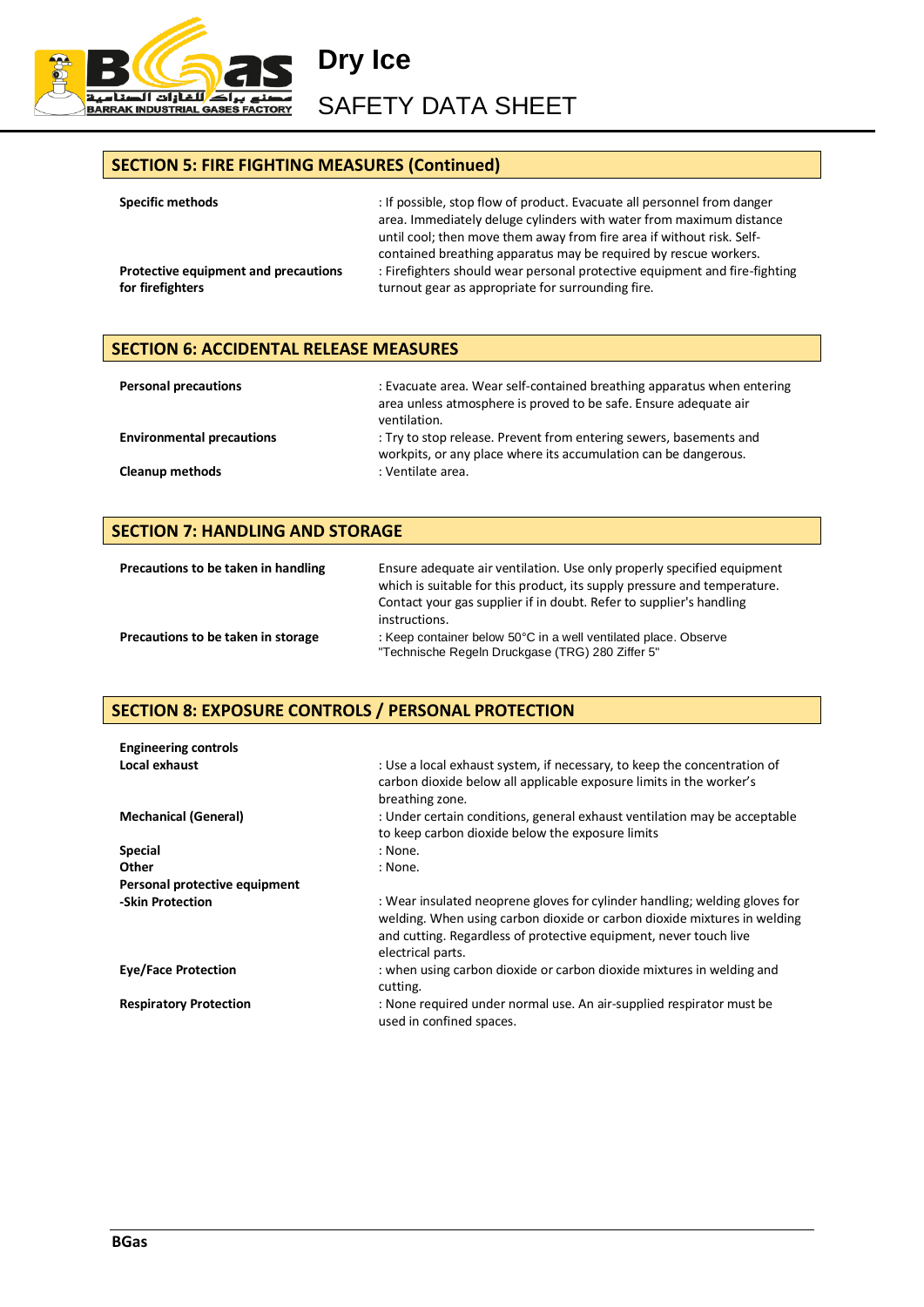

SAFETY DATA SHEET

# **SECTION 9: PHYSICAL AND CHEMICAL PROPERTIES**

**Dry Ice**

| Appearance                        | Gas/vapour heavier than air. May accumulate in confined spaces,<br>particularly at or below ground level. |
|-----------------------------------|-----------------------------------------------------------------------------------------------------------|
| Odor                              | Odorless.                                                                                                 |
| <b>Sublimition Point at 1 atm</b> | $-78.5^{\circ}$ C (109.3 $^{\circ}$ F)                                                                    |
| <b>Melting Point at 1 atm</b>     | $-56,6 °C$                                                                                                |
| <b>Sublimation point:</b>         | $-78.5 °C$                                                                                                |
|                                   |                                                                                                           |
| <b>Critical temperature:</b>      | 31 °C                                                                                                     |
| <b>Autoignition temperature:</b>  | Not applicable.                                                                                           |
| <b>Flammability range</b>         | Not applicable.                                                                                           |
| Relative density, gas             | 1,52                                                                                                      |
| <b>Relative density, liquid</b>   | 0,82                                                                                                      |
| Vapour Pressure 20 °C             | 57,3 bar                                                                                                  |
| Solubility mg/l water             | $2000$ mg/l                                                                                               |
| <b>Molecular Weight</b>           | 44 $g/mol$                                                                                                |
| <b>Molecular Formula</b>          | CO <sub>2</sub>                                                                                           |

### **SECTION 10: STABILITY AND REACTIVITY**

**Chemical Stability** : Stable. Under normal conditions.

# **SECTION 11: TOXICOLOGICAL INFORMATION**

**General** : No known toxicological effects from this product.

| <b>SECTION 12: ECOLOGICAL INFORMATION</b> |                                                                                                                                                                                                                    |
|-------------------------------------------|--------------------------------------------------------------------------------------------------------------------------------------------------------------------------------------------------------------------|
| <b>Ecotoxicity</b>                        | : No Known effects.                                                                                                                                                                                                |
| <b>Other Adverse Effects</b>              | : No adverse ecological effects expected. Carbon dioxide does not contain<br>any Class I or Class II ozone-depleting chemicals.<br>When discharged in large quantities may contribute to the<br>greenhouse effect. |

## **SECTION 13: DISPOSAL CONSIDERATION**

Waste Disposal Method : Do not attempt to dispose of residual or unused quantities. Return cylinder to BGas.